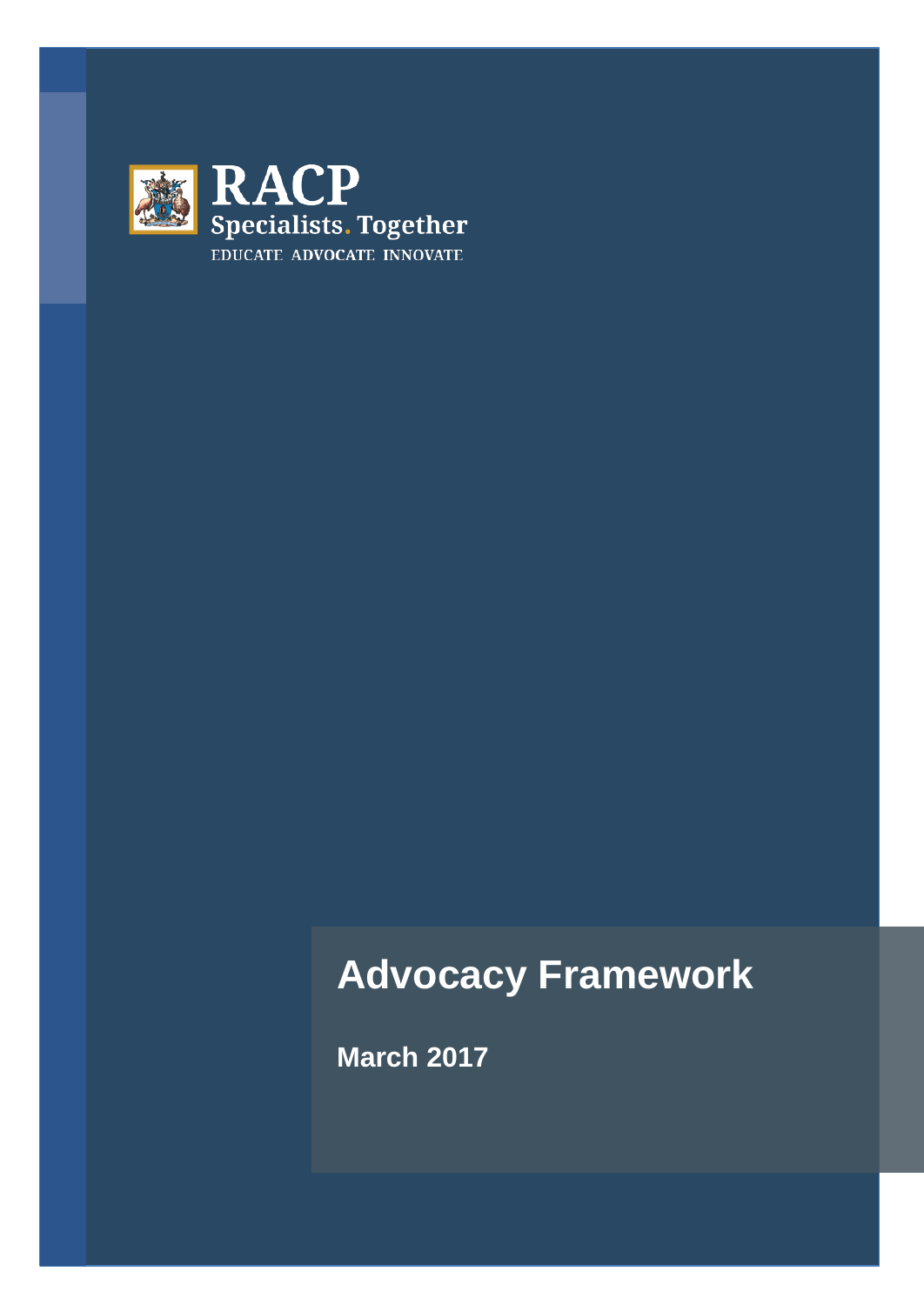# <span id="page-1-0"></span>**Contents**

<span id="page-1-1"></span>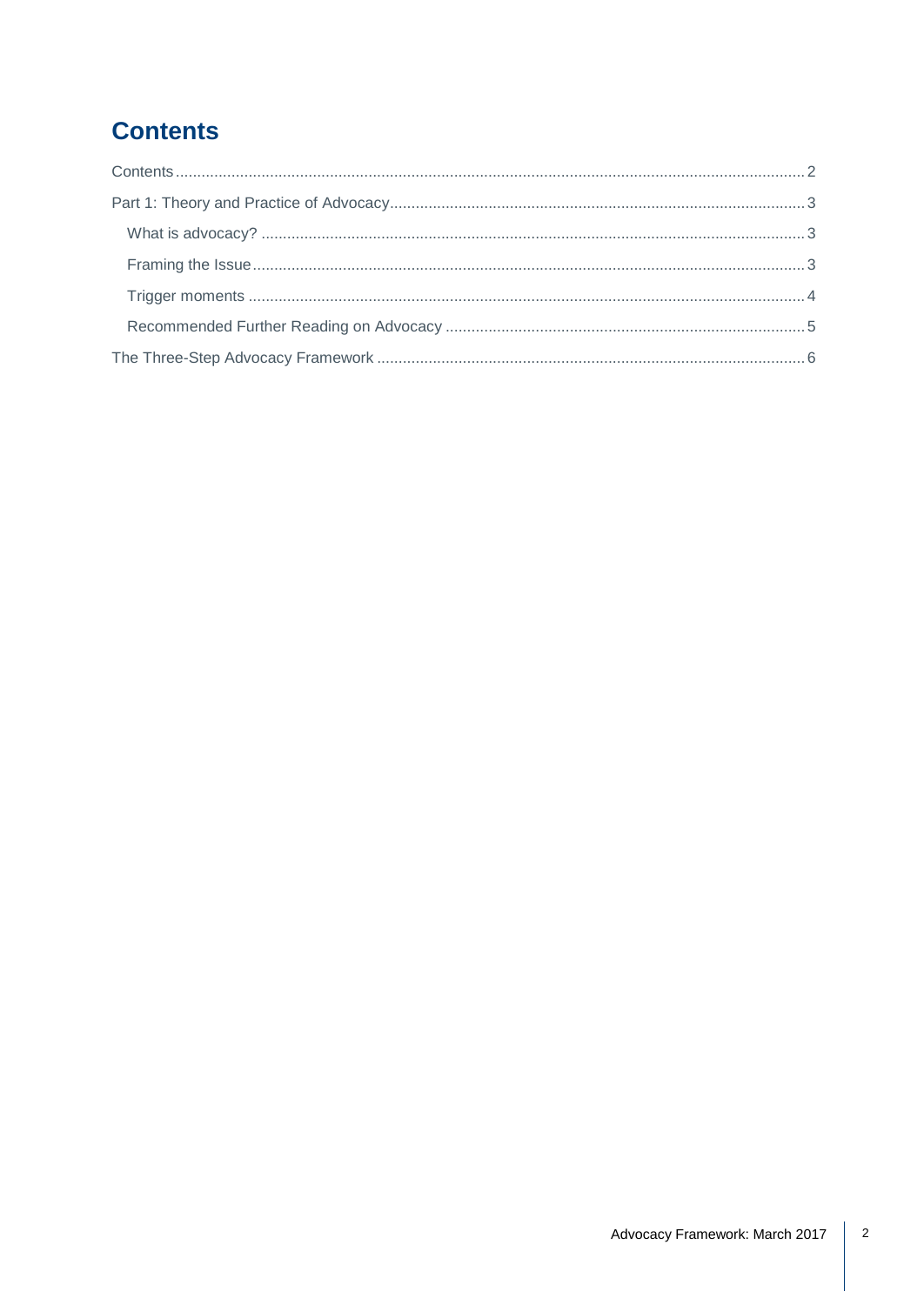## **Part 1: Theory and Practice of Advocacy**

#### <span id="page-2-0"></span>**What is advocacy?**

Advocacy is the deliberate pursuit of changes in policy, attitudes, behaviour, and decision-making, usually in the public interest. Part-science, part-art, modern advocacy involves much more than a media release, a submission or petitions to MPs.

Today's advocates are heirs to a considerable body of theory and practice, including a rich legacy of social change movements. Twenty-first century advocacy often borrows from and contributes to fields such as psychology, anthropology, political science, linguistics, and communication theory.

Successful advocacy relies on strategic thinking and good preparation, including a good understanding of stakeholders and audiences; their power, roles, motivations, frames of reference, influences, and interrelationships. Relationships are integral to effective advocacy and alliances involving common interests can be highly effective.

Advocacy is premised on the understanding that only rarely does progress occur by the revelation of facts alone or by merely having a strong moral case. Moreover, the policy making process is not linear and the RACP's evidence-based policies must compete in a crowded policy arena to even get onto a key decisionmaker's agenda, let alone persuade them to change.

Two key skills that great advocates use to get their topic on the agenda are *issues framing* and capitalising on *trigger moments*.

#### <span id="page-2-1"></span>**Framing the Issue**

Great advocates set the agenda and communicate using frames based on shared values.

The cognitive linguist, George Lakoff (2004), defines frames as:

The mental structures that allow human beings to understand reality – and sometimes to create what we take to be reality. They structure our ideas and concepts, they shape how we reason, and they even impact how we perceive and how we act. For the most part, our use of frames is unconscious and automatic – we use them without realizing it.

When a frame, and the value underpinning it, has been accepted everything else becomes 'common sense', since people have connected with the issue in the deepest way. This is because we all arrive to a discussion or debate with pre-existing notions of how the world works: conceptual frames through which we process new information and derive meaning. Cognitive scientists have identified the importance of language, emotions, imagery, and identity in shaping and steering issues in the public arena. Consequently, there will be frames that accentuate the College's power to bring about change and frames used by others (journalists, politicians, etc.) that negate or diminish that power.

Because they tap into our deepest emotions and dearly held values, frames can be extremely powerful. This is why it is very important that advocates control the framing of a debate or conversation. The frame or frames selected for an advocacy strategy will switch on shared values.

A recent example can be seen in the Australian Government's *No Jab No Pay* immunisation policy. Protecting children is a universal value, as is equity. In the Government's framing of immunisation policy these two values compete: withholding family payments disproportionately penalises middle- and lower-income parents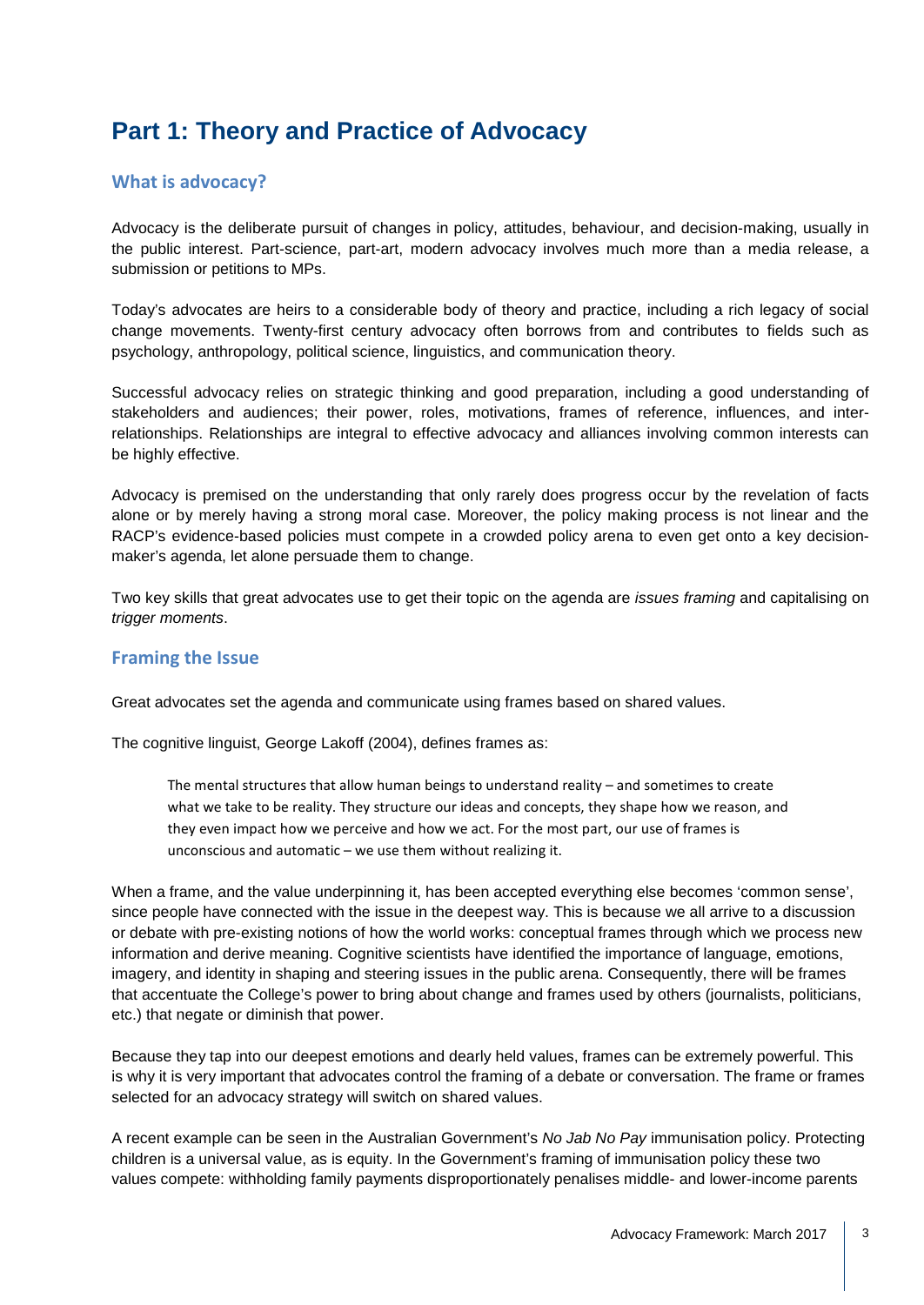who choose not to vaccinate their children or are somehow impeded from readily doing so. There are no equivalent sanctions on higher income families with unvaccinated children. Yet, the government has a social licence (i.e. widespread support) for its policy, largely because the frame of protecting children from infectious disease is so powerful that it overrides the equity issue.

The important thing to be aware of here is not whether one agrees with the policy or not, but why. In any given debate, good information and the best scientific evidence can succumb to a sufficiently powerful frame that appeals to our hopes, fears and identity. Good advocates recognise the power of emotions, deeply held values, identity, and the cognitive biases to which we are all prone.

For a detailed discussion on framing see Dorfman et al. (2005), pp. 323–334.

It is critically important that each advocacy strategy focus, in early stages, on what frames are best used. According to Lakoff (in Dorfman et al. 2005, p. 324), frames for social and health issues fall into three levels:

- Level 1 is the expression of overarching values, such as fairness, responsibility, equality, equity, and so forth, the core values that motivate us to change the world or not change it.
- Level 2 is the general issue being addressed, such as housing, the environment, schools, or health.
- Level 3 is about the nitty gritty of those issues, including the policy detail or strategy and tactics for achieving change.

Level 1 frames can be particularly powerful and we recommend the College aspires to root its advocacy planning in these.

#### <span id="page-3-0"></span>**Trigger moments**

Great advocacy also relies on the ability to exploit trigger moments or events to get an issue on the agenda. To quote Winston Churchill, 'Never let a good crisis go to waste.' For example, Australia has some of the toughest gun laws in the world because, in 1996, then Prime Minister John Howard seized the opportunity that followed the Port Arthur tragedy. Other recent trigger moments include the photo of the little boy's body on a Turkish beach, which led to the Australian Government agreeing to take more Syrian refugees. The campaign and advocacy for lock out-laws in Sydney followed the one-punch death of Daniel Christie in Kings Cross.

The ability to seize on trigger moments relies on having a policy ready and being sufficiently flexible to frame policy recommendations so that they address the issue at hand. This type of flexibility was displayed in February 2015 when the Australian Agricultural Minister, Barnaby Joyce, used a Hepatitis A outbreak linked to imported frozen berries to secure changes to food labelling laws to the advantage of Australian farmers.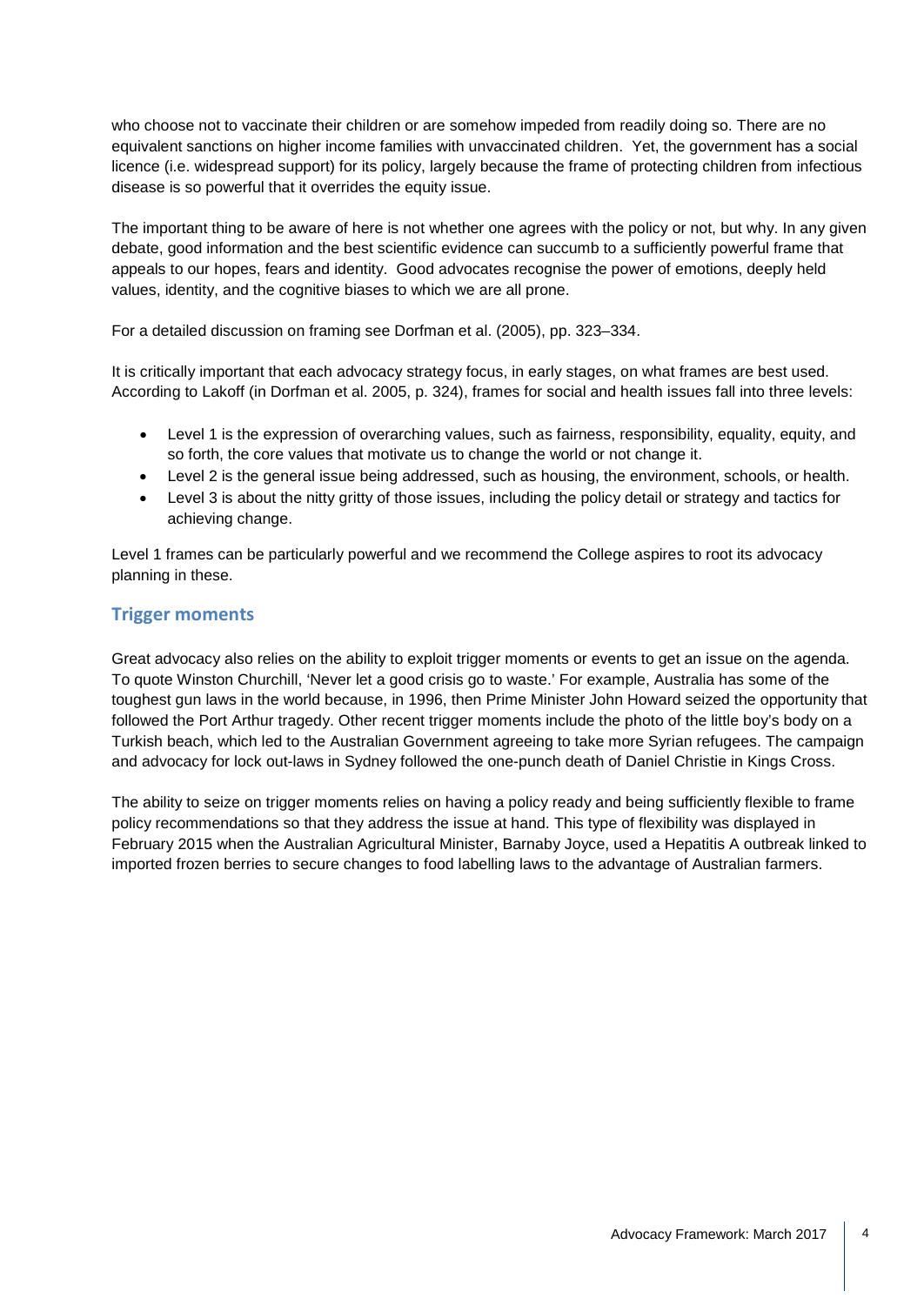#### <span id="page-4-0"></span>**Recommended Further Reading on Advocacy**

- Campaignstrategy.org (2000–2016) *12 Basic Guidelines.* [http://www.campaignstrategy.org/twelve\\_guidelines.php?pg=intro](http://www.campaignstrategy.org/twelve_guidelines.php?pg=intro)
- Chapman S. (2015) Reflections on a 38-year career in public health advocacy: 10 pieces of advice to early career researchers and advocates. *Public Health Res. Pract.* 25(2): e2521514. [http://dx.doi.org/10.17061/phrp2521514http://dx.doi.org/10.17061/phrp2521514](http://dx.doi.org/10.17061/phrp2521514) (Attachment 2)
- Cohen, D. et al. (2010) *Advocacy Toolkit: A guide to influencing decisions that improve children's lives.* New York, NY, United Nations Children's Fund. [http://www.unicef.org/evaluation/files/Advocacy\\_Toolkit.pdfhttp://www.unicef.org/evaluation/files/Advo](http://www.unicef.org/evaluation/files/Advocacy_Toolkit.pdf) [cacy\\_Toolkit.pdf](http://www.unicef.org/evaluation/files/Advocacy_Toolkit.pdf)
- Dorfman L, Wallack L & Woodruff K. (2005) More than a message: framing public health advocacy to change corporate practices. *Health Educ. Behav.* 32(3): 320–36. [http://www.bmsg.org/documents/6HEB-](http://www.bmsg.org/documents/6HEB-Dorfman.pdf)[Dorfman.pdf](http://www.bmsg.org/documents/6HEB-Dorfman.pdf) (Attachment 2)
- Lakoff, G. (2006) *Simple Framing: An introduction to framing and its uses in politics.* Cognitive Policy Works. <http://www.cognitivepolicyworks.com/resource-center/frame-analysis-framing-tutorials/simple-framing/>
- Lakoff, G. (2004) *Don't think of an elephant! Know your values and frame the debate.* White River Junction, Vt, Chelsea Green Pub. Co.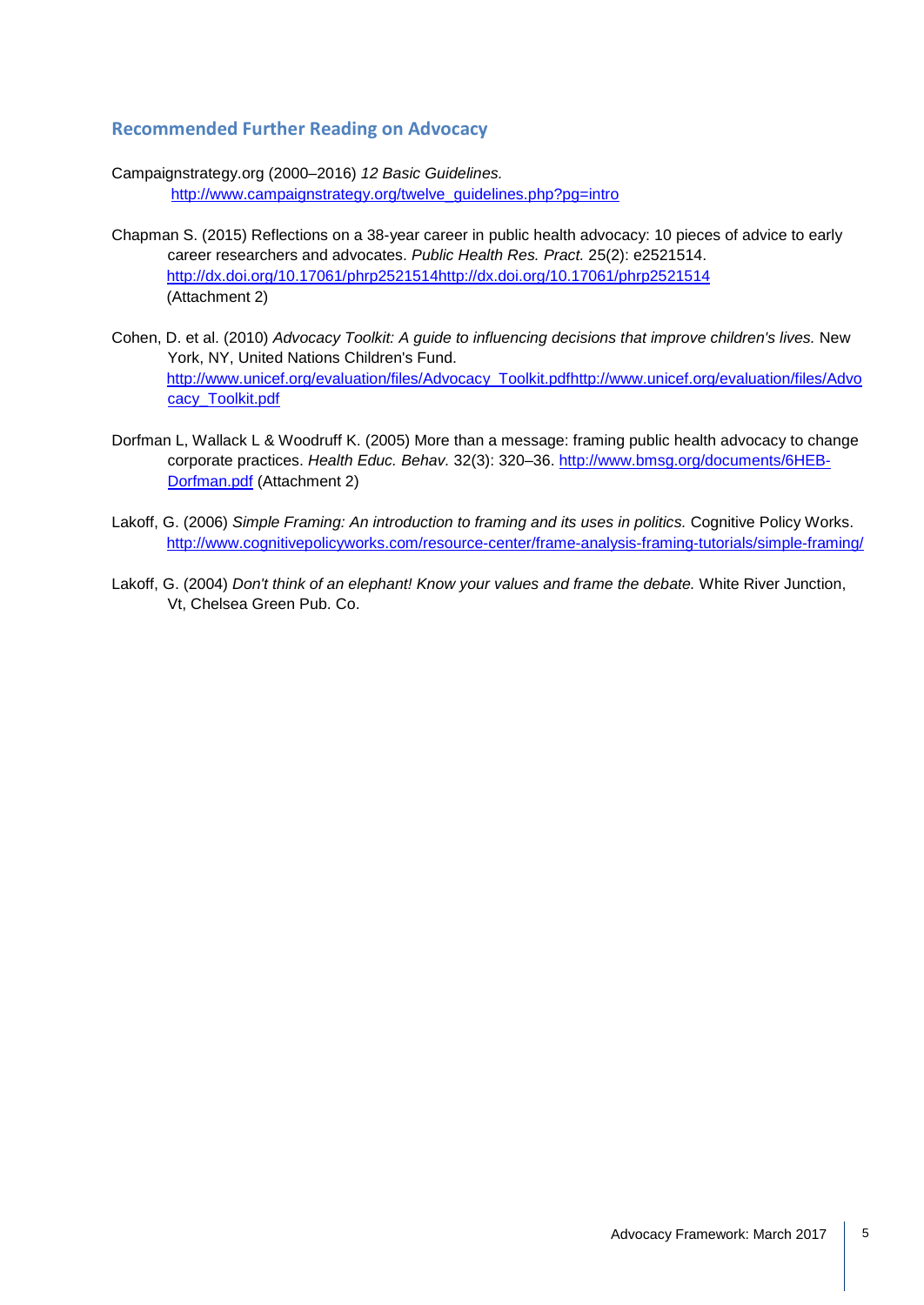### <span id="page-5-0"></span>**The Three-Step Advocacy Framework**

#### **Step 1. Set the goal and understand the landscape**

There is no one-size-fits-all approach to advocacy. Circumstances depending, advocacy can be reactive or proactive; however it is imperative that reactive advocacy is based on an agreed position or understanding. Advocates may employ any of a suite of tactics – from creating media opportunities, to education campaigns, to behind-the-scenes meetings with policymakers and influencers, and more. You might choose for your advocacy strategy on a particular topic to be deliberative, collaborative, or more directly oppositional or even combative. Careful consideration is required to determine what approach is likely to be most effective; both for the matter at hand and its 'fit' with the overall culture and position of the organisation.

The following key advocacy questions (Table 1) are based on the experience of many professional advocacy organisations, including [UNICEF.](http://www.unicef.org/evaluation/files/Advocacy_Toolkit.pdf) While not the only way to approach advocacy, the questions form a useful guide to thinking about and designing an effective, focused, achievable strategy.

#### **Table 1. Key questions to address in advocacy planning**

| <b>Key Advocacy Questions</b> |                                                                                                   |  |  |  |
|-------------------------------|---------------------------------------------------------------------------------------------------|--|--|--|
|                               | 1. What is the goal? A good, realisable goal:                                                     |  |  |  |
|                               | Focuses on outcomes rather than outputs.<br>a.                                                    |  |  |  |
|                               | $b_{-}$<br>Is SMART, i.e.:                                                                        |  |  |  |
|                               | • Specific - focused on a key decision-maker                                                      |  |  |  |
|                               | • Measurable — includes a clear metric of success (i.e. the decision)                             |  |  |  |
|                               | • Achievable - doable given the College's resources                                               |  |  |  |
|                               | • Realistic - doable given the nature of the problem                                              |  |  |  |
|                               | • Time-bound — include a clear, reasonable timeframe                                              |  |  |  |
|                               | The goal can also be:                                                                             |  |  |  |
|                               | • Inspiring — motivates physician advocates                                                       |  |  |  |
|                               | • Engaging – promotes good relationships with allies and partners                                 |  |  |  |
|                               | 2. What makes the key decision-maker or target audience tick? How do they see the<br>world/issue? |  |  |  |
|                               | 3. What do they need to hear? How should we frame the issue?                                      |  |  |  |
|                               | 4. What evidence do we have? How do we ensure our target audience hears and<br>accepts it?        |  |  |  |
| 5.                            | Who do they need to hear it from? Who are the best messengers?                                    |  |  |  |
| 6.                            | Who influences the key decision-makers most?                                                      |  |  |  |
|                               | 7. Who are our allies? How do we activate and collaborate with them?                              |  |  |  |

8. **Who are our opponents? How do we neutralise them?**